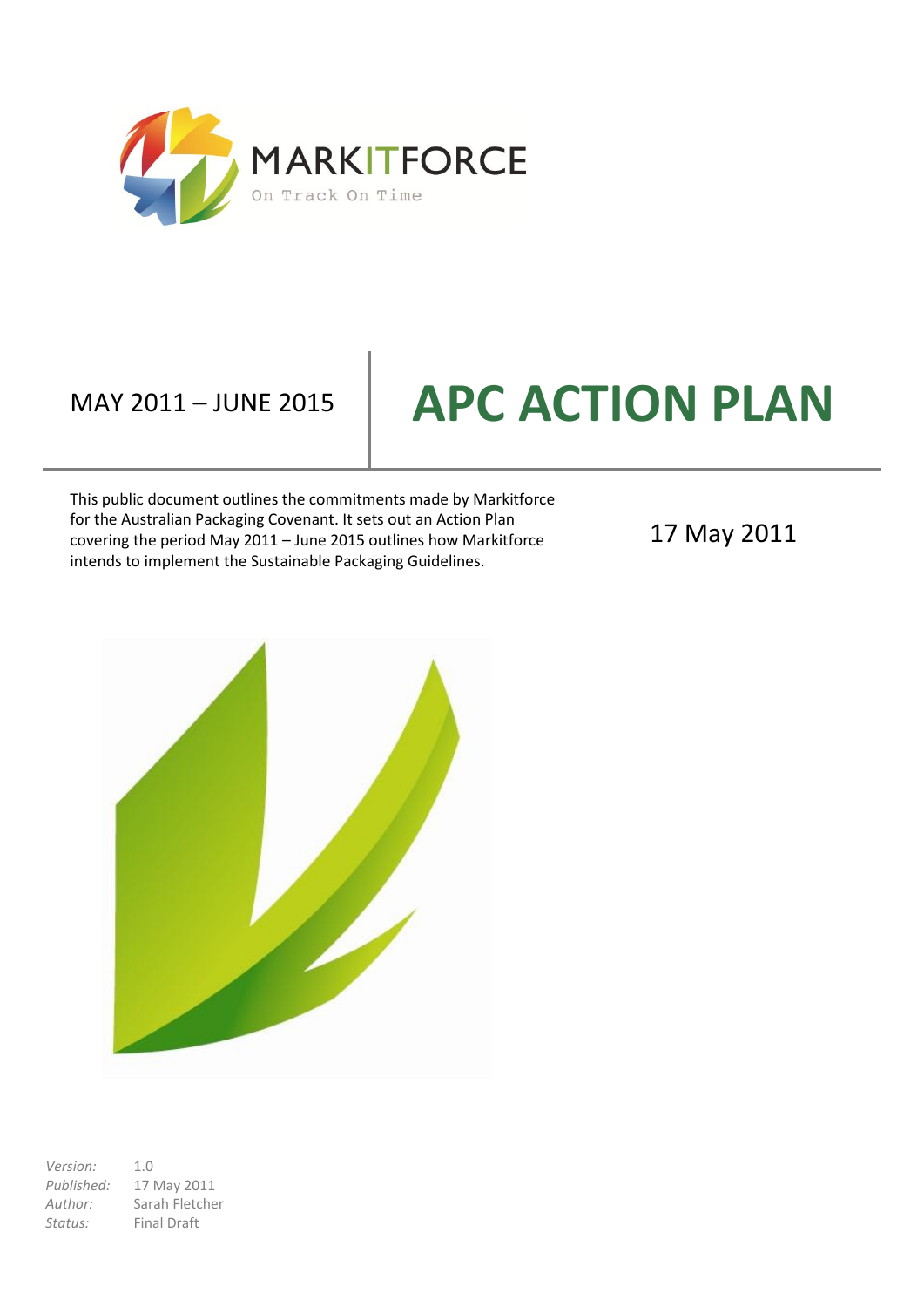# <span id="page-1-0"></span>**TABLE OF CONTENTS**



On Track On Time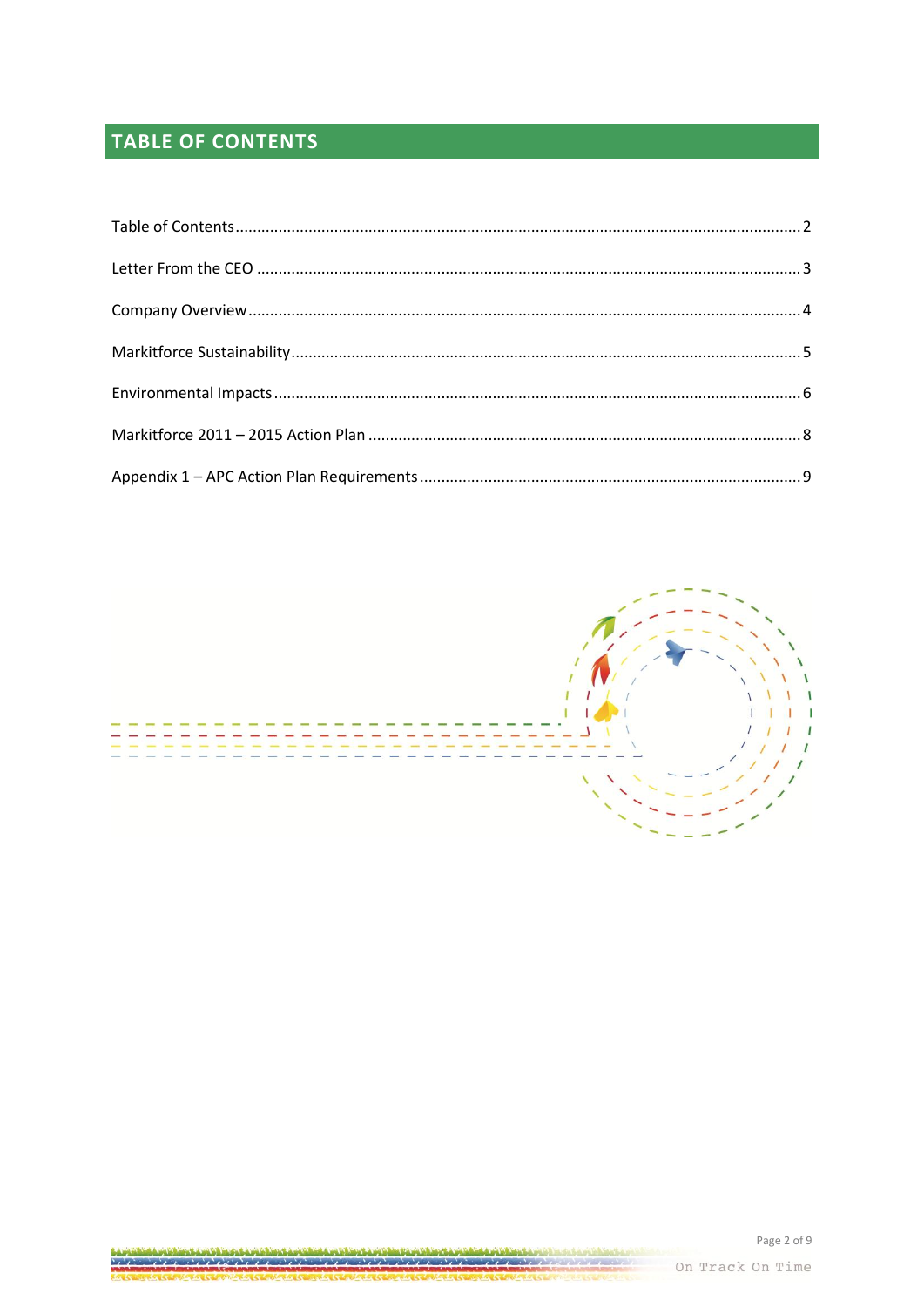### <span id="page-2-0"></span>**LETTER FROM THE CHIEF**





Markitforce is an Australian-owned third-party logistics firm, with a niche specialisation in promotional and POS fulfilment. Our national operation includes warehousing, pick and pack, and distribution services. Amongst our clients are some of Australia's most well known consumer brands most of whom are signatories to the APC. Markitforce chooses to be a signatory to the Australian Packaging Covenant because of our commitment to our customers, the Brand Owners.

Markitforce provides our clients with a thoughtful, high quality service and are driven by a desire to 'do the right thing'. Taking a positive position on the environment is a natural extension of this.

Markitforce believes that all businesses have a responsibility to minimise their impact on the environment and make a positive contribution to the communities they serve. We see sustainability as key to our future success and it fits in with our core business philosophy

With strong commitment from our executive team we have prioritised our sustainability agenda. This includes our commitment to the Australian Packaging Covenant. We have chosen a five year action plan.

As the Chief of Markitforce I will ensure that our business meets the commitments outlined in this action plan.

Sincerely,

Alan Higgins Minister for Fun & CFO (Chief Forklift Operator)

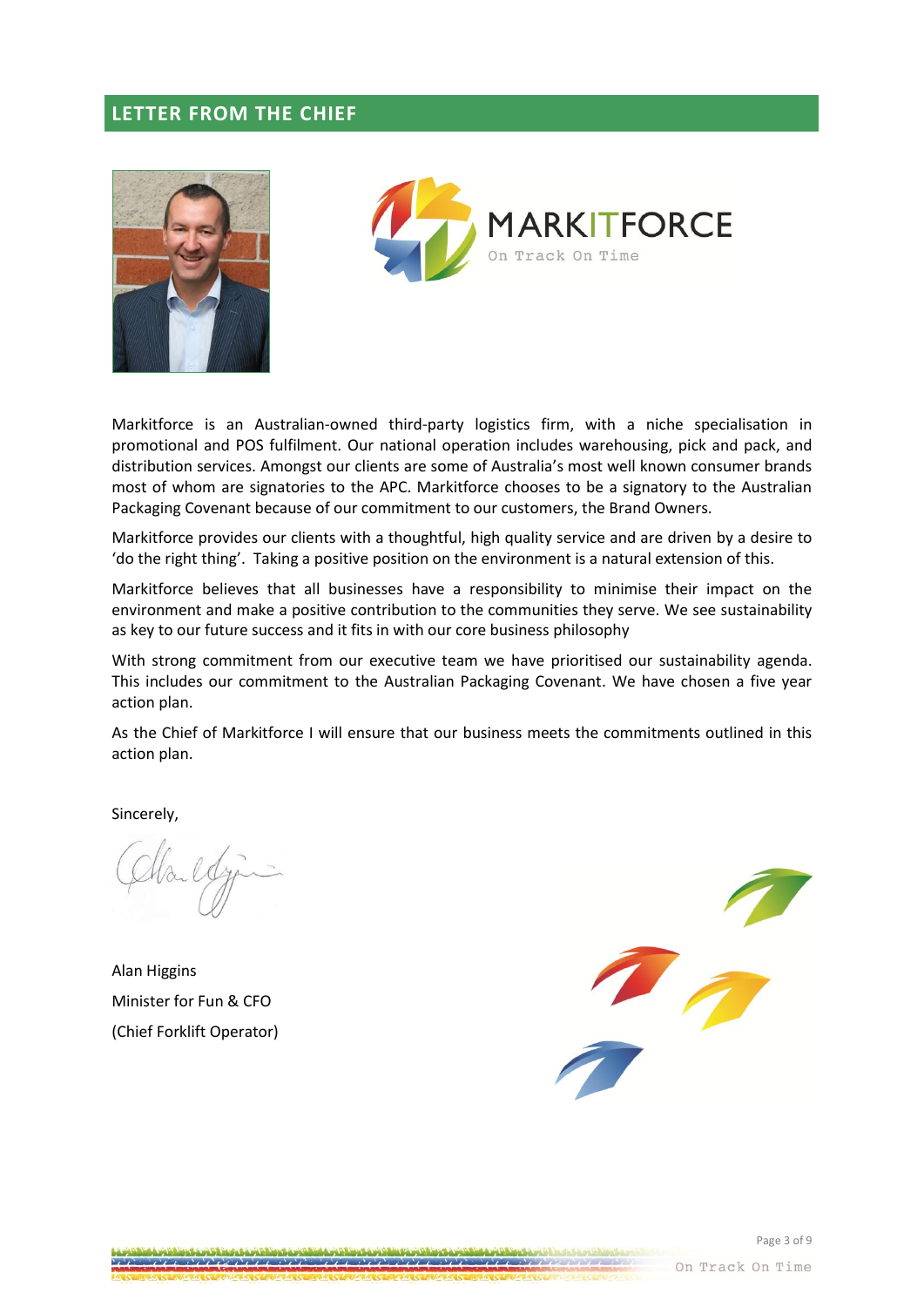<span id="page-3-0"></span>*Markitforce is a third party logistics firm specialising in Marketing Logistics - the warehousing and distribution of point of sale and promotional material on behalf of Brand Owners*1*.*

#### **COMPANY HISTORY**

Markitforce was established in 2001 by Alan Higgins – a senior warehousing, sales and management executive, with a strong track record and client base from over 10 years experience. Frustrated with the shortcomings of the industry and with a passion for excellent customer service, Alan created a company model built on the values of innovation, integrity, and exceeding expectations.

These qualities put Markitforce at the forefront of the industry. The Sydney-based business grew exponentially, highlighting the areas in which the sector had previously lacked: commitment to quality and service, responsiveness and flexibility. Harnessing this leading role, Markitforce became the first company in the field to become quality endorsed.

Determined to attract a team of people who shared his enthusiasm, Alan developed workplace culture that was fun, vibrant, professional, and a place people enjoyed coming to. This was most visibly demonstrated by unique employee titles such as Minister for Fun (CEO), Director of First Impressions (Receptionist), and Guardians of Client Contentment (Account Managers). With this foundation, the business has attracted extremely inspired and driven personnel.

#### **CURRENT OPERATION**

**.** 

Markitforce now operates across Australia and New Zealand, with a team of over 90 people. With over seven football fields of warehousing space, Markitforce processed over 130,000 customer orders last year alone.

The company prides itself on being able to tackle projects that their customer's deem 'complex' and 'difficult' – Markitforce approaches this as a competitive challenge. Their range of services includes point of sale management, product fulfilment, consumer redemptions, in-store merchandising, and print management. Markitforce services the pharmaceutical market with its cold storage plant and Therapeutic Goods Administration (TGA) certification. The business also operates a specialised bonded warehouse, enabling it to store bonded goods.

The core service at Markitforce is as follows:

- Markitforce receives in stock from clients from a range of sources, overseas, printers and point of sale manufacturers, and promotional companies. Typically these goods will be point of sale products and could be cardboard, plastic, metal and wooden display stands, supermarket and retail marketing collateral, stationary, uniforms, pharmaceutical samples, bonded goods and banking forms.
- Markitforce warehouses and manages this stock on behalf of our clients
- Markitforce processes orders pick & pack, re-package (kitting) and send out to stores or to sales representatives, as requested by the client
- This is all enabled by the Markitforce IT system, allowing transparency and efficiency –for which Markitforce won the 2008 iAward for e-Logistics innovation

<u>A ang laling tanggal ing tanggal ing tanggal ing taling tanggal ing tanggal ang laling tanggal ing tanggal ing</u> <u> 11 SIBAN SA SA SA SA SA SA SA SA SA </u> Page 4 of 9

 $^1$  According to the Australian Packaging Covenant, Markitforce is classified as "Other" within the Packaging Supply Chain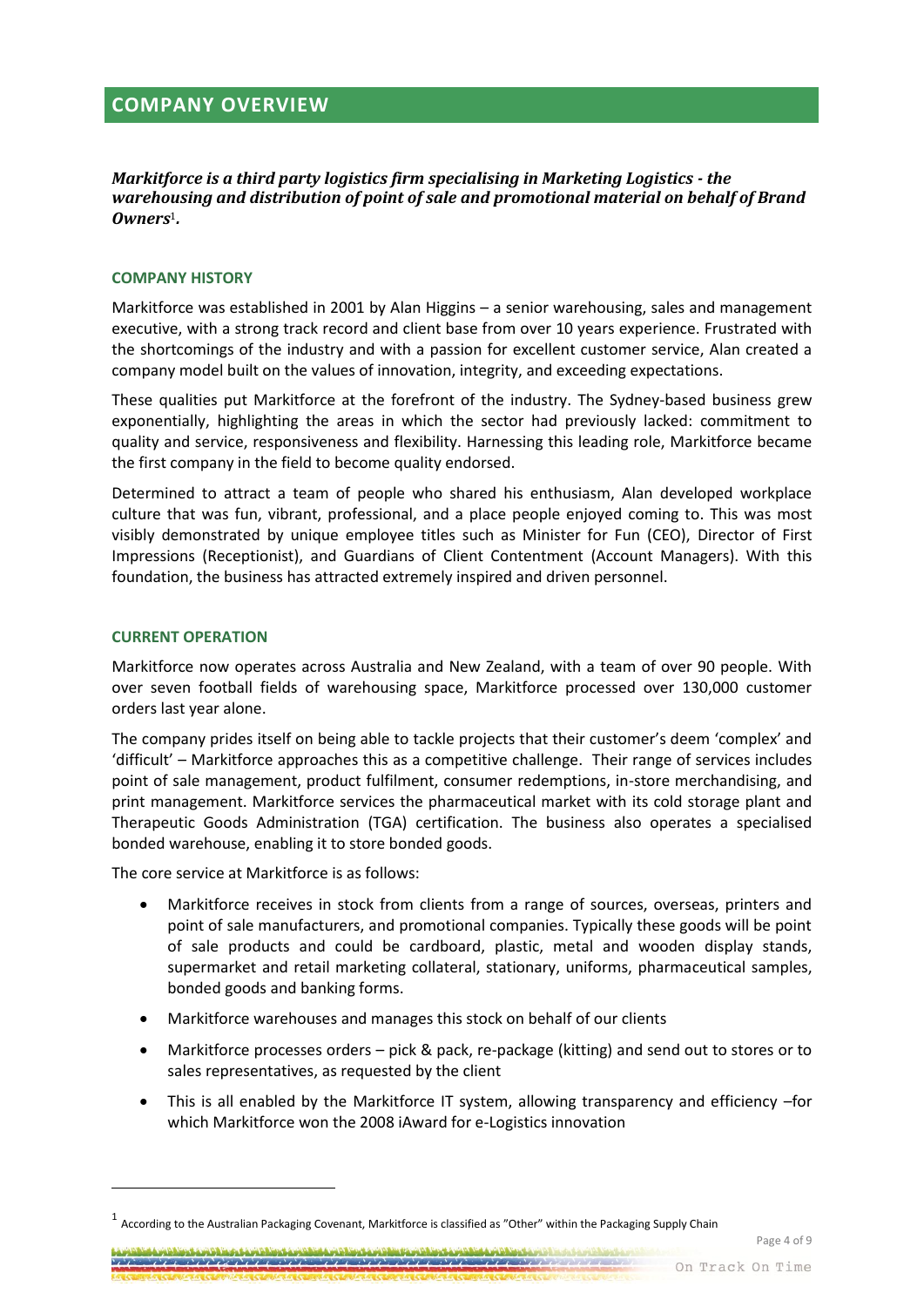## <span id="page-4-0"></span>**MARKITFORCE SUSTAINABILITY**

#### *Markitforce has committed to taking a leading position on sustainability and has developed a customer-focused sustainability plan.*

In starting the Markitforce sustainability journey, we pursued the obvious link between our core business efficiency focus and the principles of waste reduction and resource conservation. Changes have been made to our operations including the adoption of leading practices in waste reduction, packaging, and recycling.

With strong commitment from our executive team, Markitforce have pushed the sustainability agenda further: we have measured our carbon footprint and are taking steps to reduce it. Transport is outsourced to a freight provider who is an acknowledged environmental leader. Together with our executive team and expert advisors, we have established a full sustainability program which incorporates:

- ₋ Assessment and measurement of environmental impacts
- ₋ Identification and implementation of sustainability initiatives
- ₋ Commitment to formalise our Environmental Management System

As we continue to kick these sustainability goals, Markitforce is looking to broaden the sustainability program to tie closer to our fantastic culture and high quality approach*.* We have already begun training our teams on sustainability and climate change, and getting their support to come up with next wave of sustainability actions. Markitforce is also working in combination with suppliers to develop initiatives that benefit both parties and close the loop on unnecessary wastage and create greener processes.

Everything Markitforce does is aligned to the needs of our clients – it therefore makes sense that our sustainability program is also customer-focused. Our aspiration is to find ways to partner with our customers and, by working smarter, help our clients achieve their sustainability objectives.

While we will continue to engage with our clients individually, we recognise the Australian Packaging Covenant as a significant industry-wide framework involving all of our FMCG clients. Further, the Covenant principles of partnership, innovation, and efficient performance align with the Markitforce way of doing business. For this reason, Markitforce has voluntarily committed to the Australian Packaging Covenant and will use this framework to extend our sustainability program further.

#### **AUSTRALIAN PACKAGING COVENANT OFFICER**

The Markitforce Sustainability Program incorporates our Australian Packaging Covenant commitments. This program is led by Sarah Fletcher who also manages our cross-functional sustainability project team.

Sarah Fletcher Chief of Staff - Finance & Operations 1-13 Childs Road Chipping Norton, NSW **P**: (02) 8717 4444 **F**: (02) 8717 4445 **M**: 0404 000 627 **E**: sarah.fletche[r@markitforce.com.au](mailto:sarah.rigby@markitforce.com.au)

On Track On Time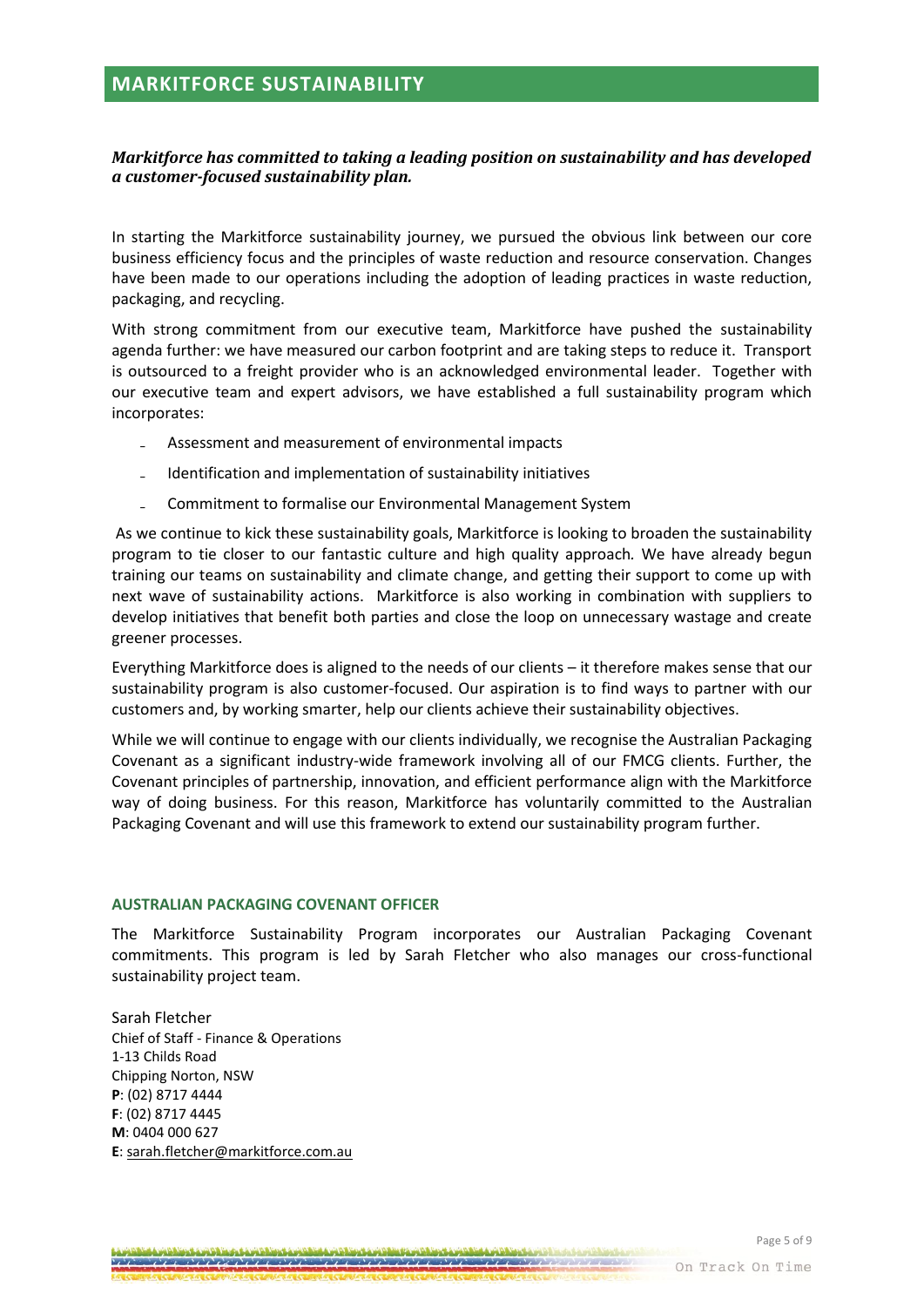# <span id="page-5-0"></span>**ENVIRONMENTAL IMPACTS**

*Markitforce believes that all businesses have a responsibility to minimise their impact on the environment. We take a holistic approach and consider not only our direct business impacts, but also the indirect impacts that we are capable of influencing.*

#### **DIRECT IMPACTS**

#### **Packaging**

The 'kitting' process requires Markitforce to sort and re-package client merchandise for distribution. While we make every effort to re-use incoming packaging materials, new packaging represents a large proportion of Markitforce's environmental impacts.

Markitforce packaging is classified by the Covenant as distribution packaging and business-tobusiness packaging and includes:

| C4 Envelopes                                   |  | Plastic wrap 15um (hand application) |
|------------------------------------------------|--|--------------------------------------|
| Bubble wrap with 32mm Bubble                   |  | Large cardboard flat packs           |
| Padded bags                                    |  | Pizza style boxes (KB2, KB3, KB4)    |
| Cartons (various sizes)                        |  | 48mm x 75m Packaging tape            |
| 100um (shrink wrap<br>Plastic wrap             |  | Strapping machine 15mm tape          |
| machine)                                       |  | Postal tubes 805 x 60mm              |
| Plastic wrap 23um (pallet wrapping<br>machine) |  | Rolls of 900mm brown kraft paper     |
| Wooden pallets (meets Aus standard)            |  | <b>Butchers paper</b>                |

Although this packaging classification is not included in the NEPM or Australian Packaging Covenant, Markitforce chooses to adopt the principles of the APC and voluntarily comply with the Sustainable Packaging Guidelines (SPG). Markitforce has implemented a review timeline that will see all of our existing packaging reviewed by 2013.

Markitforce is committed to reducing the impact of its packaging and will continually look for emerging trends and environmentally-friendly packaging solutions. Any new packaging solution will be immediately reviewed using the Guidelines and will be tested for alignment with our Sustainability Program.

#### **Operations**

The Markitforce Sustainability Program includes a range of initiatives designed to reduce our energy, water, and waste impacts.

Through the Sustainable Packaging Guidelines and its focus on Water and Energy Efficiency, we anticipate finding further opportunities to improve our operational efficiency. We will incorporate these initiatives into our broader Sustainability Program.

A measurement baseline has been established and improvements in this area will be reported annually.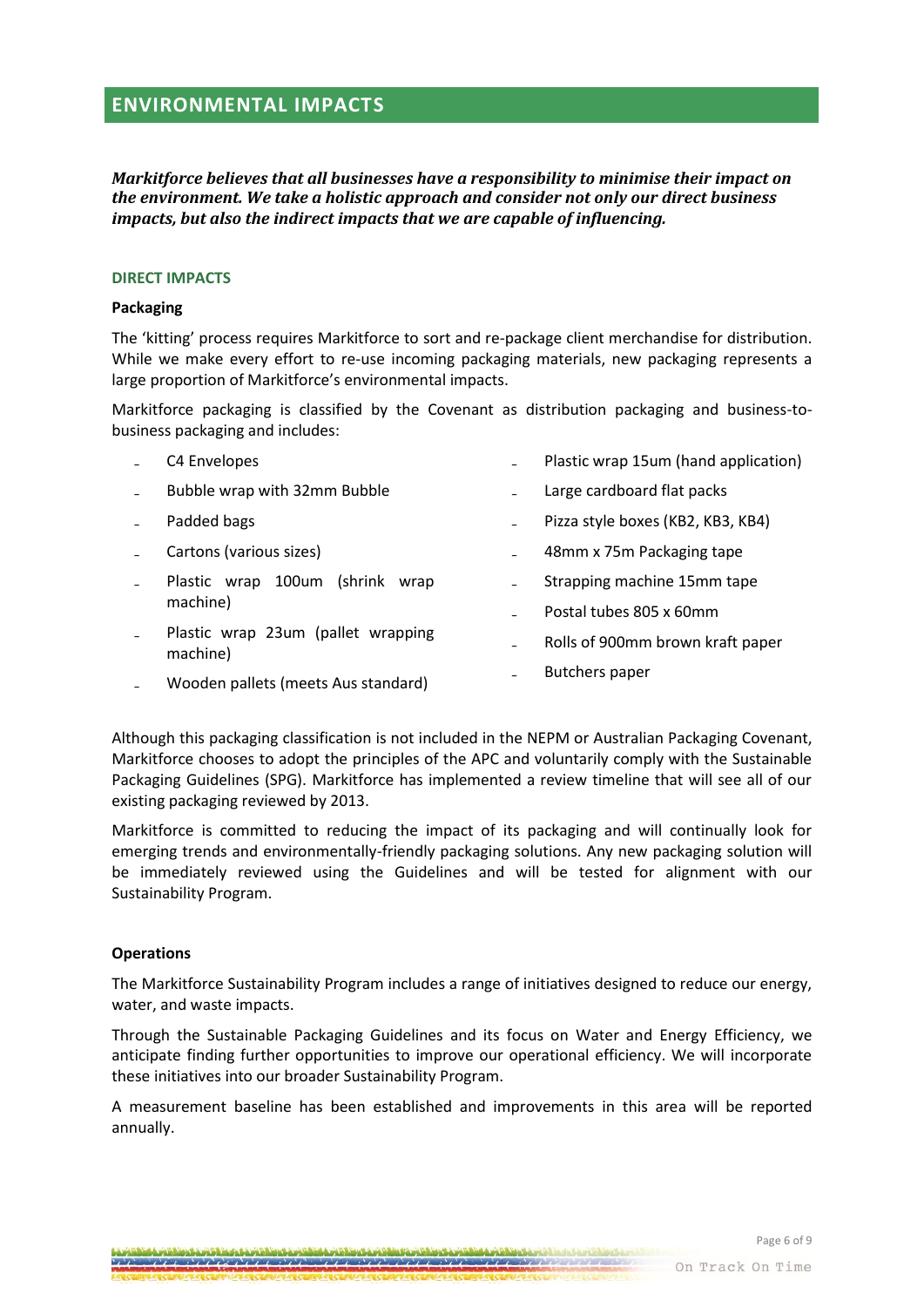# **ENVIRONMENTAL IMPACTS (CONT.)**

#### **INDIRECT IMPACTS**

#### **Client Merchandise and POS Design**

The biggest environmental impact within Markitforce lies outside our operational control  $-$  the collective impacts of our client's merchandise.

Markitforce understands, better than most, how critical this merchandise is to our client's business success. Yet our experience also tells us that significant environmental gains are possible – through reducing wastage and over-ordering, better design, and improved distribution packaging. Better still, we believe that improvements to environmental efficiency can yield commercial gains for our clients.

Markitforce will work with our clients to highlight opportunities to reduce the impacts of their merchandise. Through our monthly WIP meetings, we will encourage our clients to continually improve. We will work to measure and record achievements in this area.

#### **Freight**

Another major impact area within our business is outsourced freight. Although we already consolidate our shipments to minimise pickups, in 2009-10 Markitforce shipped over almost 5000 tonnes of freight. This carries both environmental impacts, as well as significant fuel costs.

Markitforce gives preference to freight suppliers that have strong environmental policies and make use of hybrid vehicles. We will continue to work with our freight suppliers to get better environmental measurement data and ensure they implement leading environmental practices.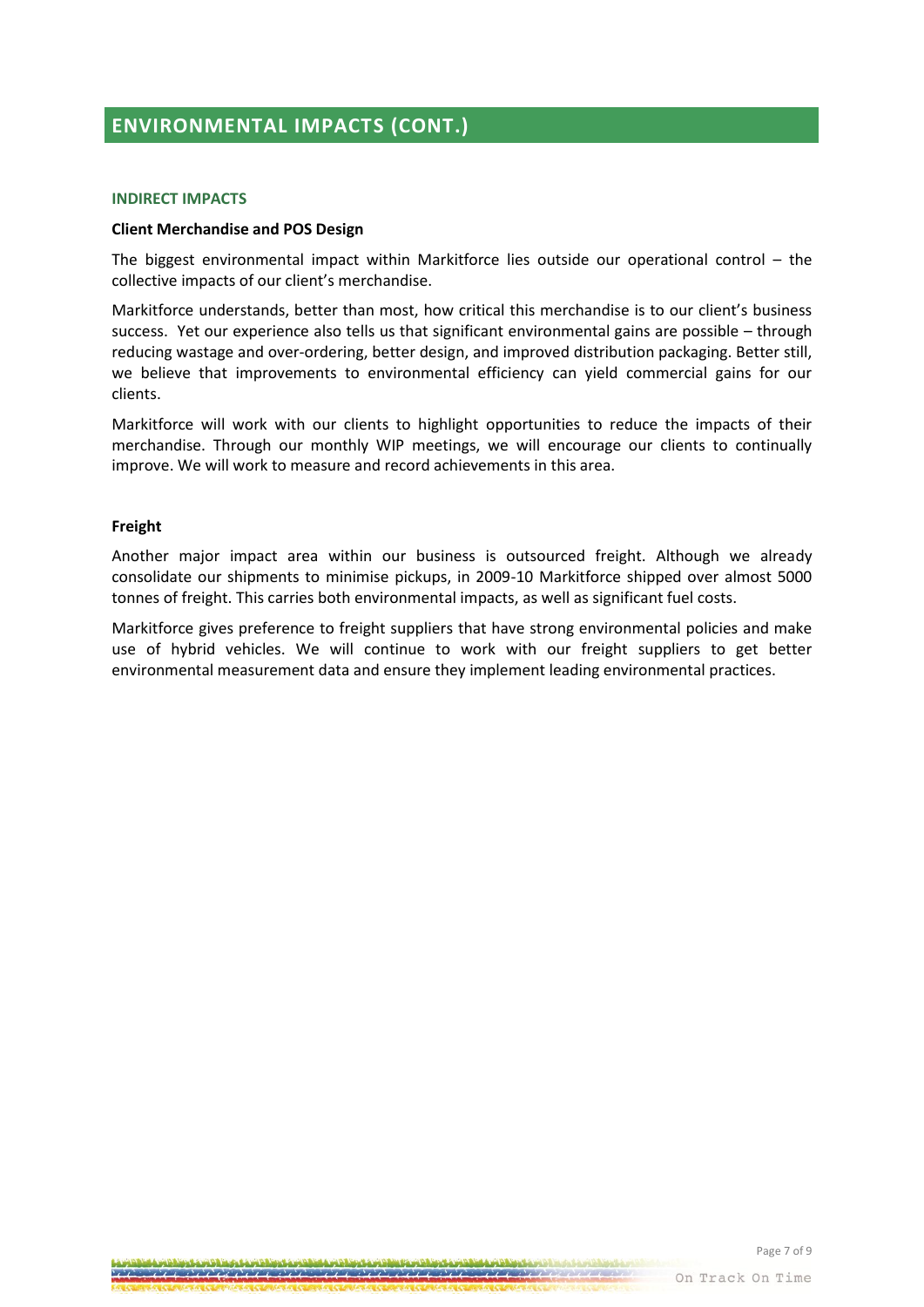# **MARKITFORCE 2011 – 2015 ACTION PLAN**

<span id="page-7-0"></span>

|                                                                                                                | <b>KPI</b>                                                                                                                                                  | <b>ACTIONS</b>                                                                                                      | <b>TARGET</b>                                                                                | <b>RESOURCES</b><br><b>ASSIGNED?</b> |
|----------------------------------------------------------------------------------------------------------------|-------------------------------------------------------------------------------------------------------------------------------------------------------------|---------------------------------------------------------------------------------------------------------------------|----------------------------------------------------------------------------------------------|--------------------------------------|
| <b>GOAL 1:</b><br>KPI <sub>1</sub><br><b>Proportion of signatories in</b><br><b>DESIGN</b><br>the supply chain |                                                                                                                                                             | Review all packaging formats using SPG guidelines<br>$\mathbf{1}$                                                   | 100% EXISTING PACKAGING REVIEWED BY 2013                                                     |                                      |
|                                                                                                                | implementing the SPG for<br>design or procurement of<br>packaging                                                                                           | Develop timeframe to undertake actions arising out of SPG review<br>2                                               | <b>ACTIONS INCORPORATED INTO SUSTAINABILITY</b><br>PLAN AND REPORTED ANNUALLY                |                                      |
| <b>GOAL 2:</b>                                                                                                 | KPI <sub>3</sub><br><b>Proportion of signatories</b><br>with on-site recovery<br>systems for recycling used<br>packaging                                    | Develop waste baseline and ongoing measurement program<br>$\mathbf{1}$                                              | MEASUREMENT BASELINE FOR ALL SITES BY 2013                                                   |                                      |
| <b>RECYCLING</b>                                                                                               |                                                                                                                                                             | Reduce packaging and other landfill waste across all sites<br>$\mathbf{2}$                                          | <b>ABSOLUTE REDUCTION IN LANDFILL WASTE BY 2015</b>                                          |                                      |
|                                                                                                                |                                                                                                                                                             | Enhance Recycling program across all company sites<br>3                                                             | ABSOLUTE REDUCTION IN LANDFILL WASTE BY 2015                                                 |                                      |
|                                                                                                                | KPI <sub>4</sub><br><b>Proportion of signatories</b><br>with a policy to buy<br>products made from<br>recycled packaging                                    | Increase recycled packaging within business<br>$\mathbf{1}$<br><b>BY 2013</b>                                       | <b>INCREASE RECYCLED PACKAGING FROM 75% TO 85%</b>                                           |                                      |
|                                                                                                                |                                                                                                                                                             | Ensure business consumables are made with recycled content, where<br>$\overline{2}$<br>possible (e.g. office paper) | <b>DEMONSTRATED EXAMPLES OF BUSINESS</b><br><b>CONSUMABLES WITH RECYCLED CONTENT BY 2012</b> |                                      |
|                                                                                                                |                                                                                                                                                             | Update Green Procurement Policy to include preference for recycled<br>$\overline{3}$<br>materials                   | POLICY COMMUNICATED TO 100% STAFF AND 100%<br><b>SUPPLIERS BY 2013</b>                       |                                      |
| <b>GOAL 3:</b>                                                                                                 | KPI <sub>6</sub><br><b>Proportion of signatories</b><br>with formal processes for<br>working with others to<br>improve design and<br>recycling of packaging | 1 Help clients achieve their APC goals                                                                              | <b>100% CLIENTS CHECKED FOR APC SIGNATORY</b><br>70% APC CLIENTS CONTACTED BY 2015           |                                      |
| <b>PRODUCT</b><br><b>STEWARDSHIP</b>                                                                           |                                                                                                                                                             | Identify opportunities to reduce impact of client promotional materials<br>$\overline{2}$                           | <b>ANNUALLY REPORT ON OPPORTUNITIES PURSUED</b><br>PUBLISH CASE STUDIES BY 2015              |                                      |
| $\rightarrow$ $\Omega$                                                                                         | KPI <sub>7</sub>                                                                                                                                            | Partner with client on sustainability project<br>$\mathbf{1}$                                                       | PUBLISH CASE STUDY BY 2015                                                                   |                                      |
|                                                                                                                | <b>Proportion of signatories</b><br>demonstrating other<br>product stewardship<br>outcomes                                                                  | Communicate with suppliers and customers on progress and<br>$\overline{2}$<br><i>achievements</i>                   | PUBLISH APC ACTION PLAN AND SUSTAINABILITY<br><b>REPORTS, ANNUALLY</b>                       |                                      |
|                                                                                                                |                                                                                                                                                             | Join green supply chain groups<br>3                                                                                 | <b>MEMBERSHIP BY 2013</b>                                                                    |                                      |
|                                                                                                                | <b>KPI8</b><br><b>Reduction in the number of</b><br>packaging items in litter                                                                               | Participation in Business Clean Up Day<br>$\mathbf{1}$                                                              | <b>ANNUAL PARTICIPATION</b>                                                                  |                                      |